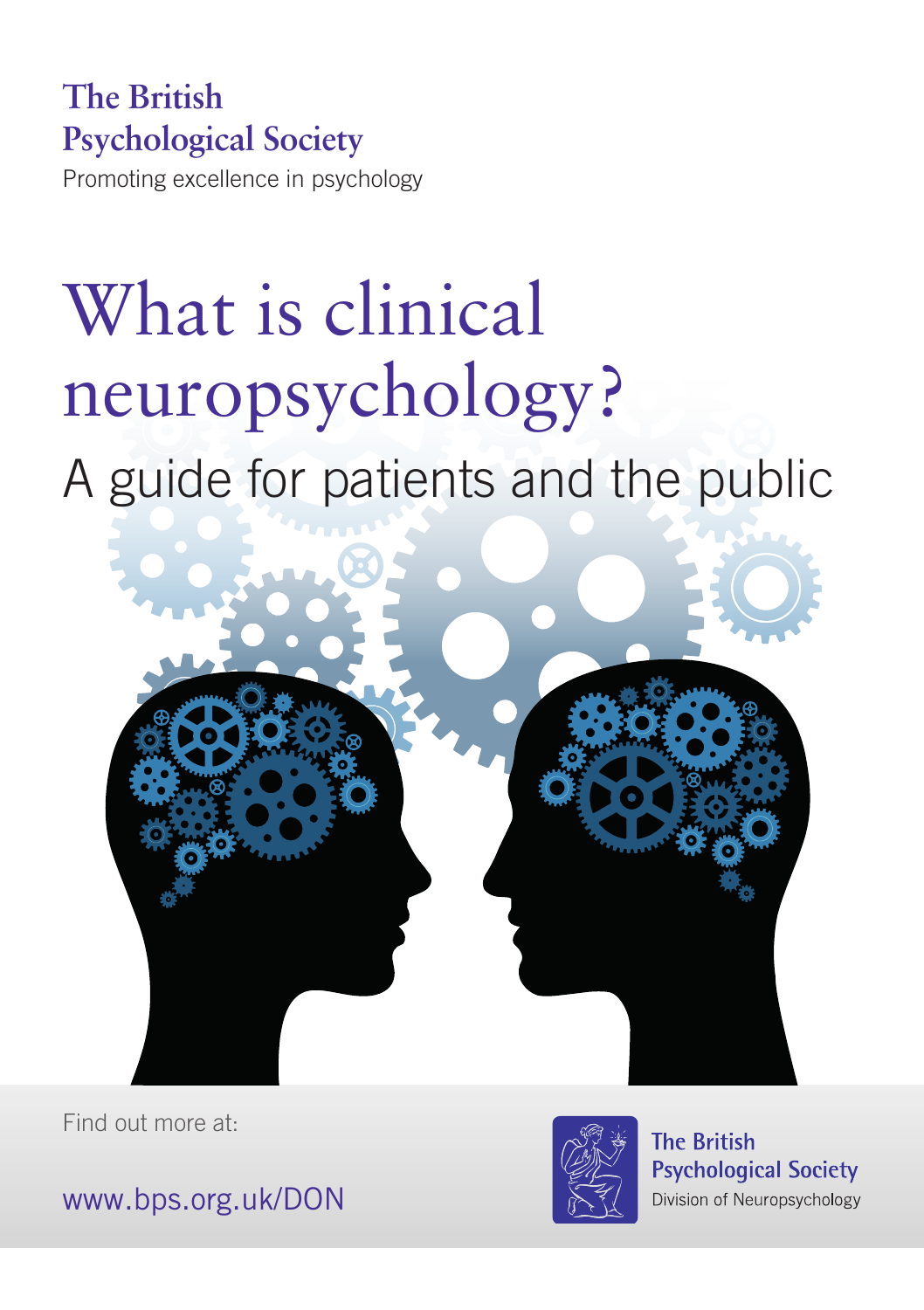## What is clinical neuropsychology?

Neuropsychology investigates the links between damage to a particular part of the brain and changes in thinking, feeling and behaviour. Clinical neuropsychology applies this knowledge to assessing and treating people with brain injuries and other conditions that affect how the brain functions.

## What is a clinical neuropsychologist?

A clinical neuropsychologist is a clinical psychologist who has completed advanced specialist training to work with people that have illnesses or injuries that affect the brain. (Clinical psychologists are psychologists who have been specially trained to assess and treat problems such as anxiety, depression and other mental health problems.)

Brain injuries and neurological conditions can affect the way a person thinks, feels and behaves. It is the clinical neuropsychologist's job to assess and help to treat these problems so that the person and their family are better able to cope with the impact the condition may have.

For example, a person who has had a traumatic brain injury might have problems with their memory, how they understand other people's behaviour and how they manage their own feelings.

## Who do clinical neuropsychologists work with?

Clinical neuropsychologists work with people who have, or who are thought to have, illnesses or injuries that affect the function of the brain or central nervous system.

This includes illnesses and injuries such as:

- Stroke
- Epilepsy
- Traumatic brain injury
- Multiple sclerosis
- Parkinson's disease
- Dementia

## Where do clinical neuropsychologists work?

Clinical neuropsychologists work in a range of settings including hospitals, community services, prisons, private practice, charities, schools and the court service.

#### www.bps.org.uk/DON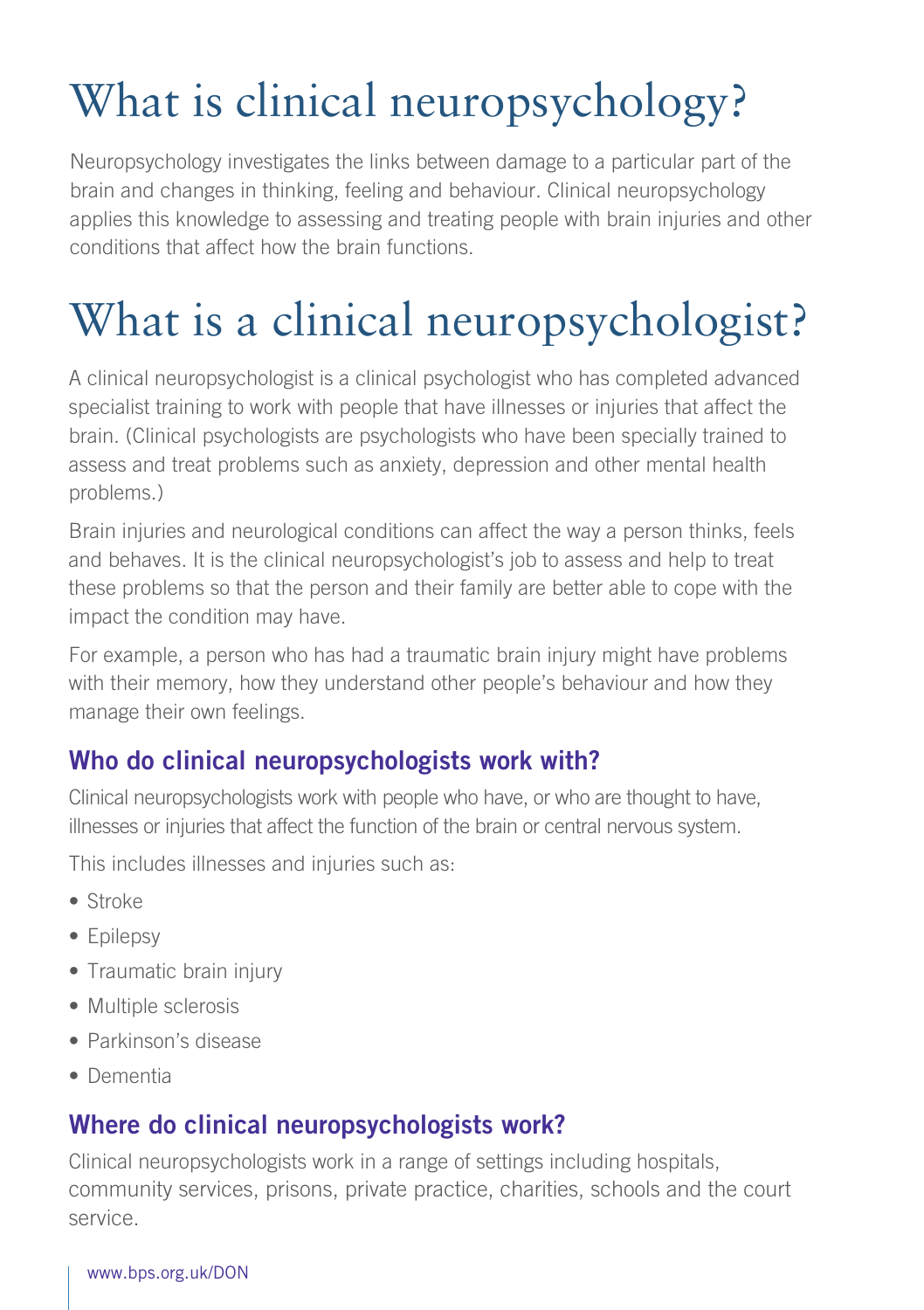## What sort of work do clinical neuropsychologists do?

### **Assessment**

- To diagnose an illness
- To assess the impact that a that a neurological condition, such as head injury or stroke, has had on a person's thinking or mood
- To assess a person's suitability for medical treatment or an operation
- To build a profile of individual strengths and weaknesses to plan the support needed to return to work or study

### **Treatment**

- Coping with the effects of a brain injury, for example, working on strategies to manage memory difficulties or attention process training
- Problem solving training
- Assertiveness training
- To help people cope with anxiety, depression or anger related to their neurological condition
- To help the person and their family come to terms with the impact of the illness/ injury
- To work on difficulties with adjustment, insight and self-awareness

### Research

Clinical neuropsychologists are involved with research to answer questions such as:

- What are the effects of brain injury on the person and their family?
- What are the best ways to support people to come to terms with the impact of their condition?
- What sort of therapies help people to manage long-term neurological conditions?
- How can we help people return to school/work following their injury?

#### Find out more at: www.bps.org.uk/DON